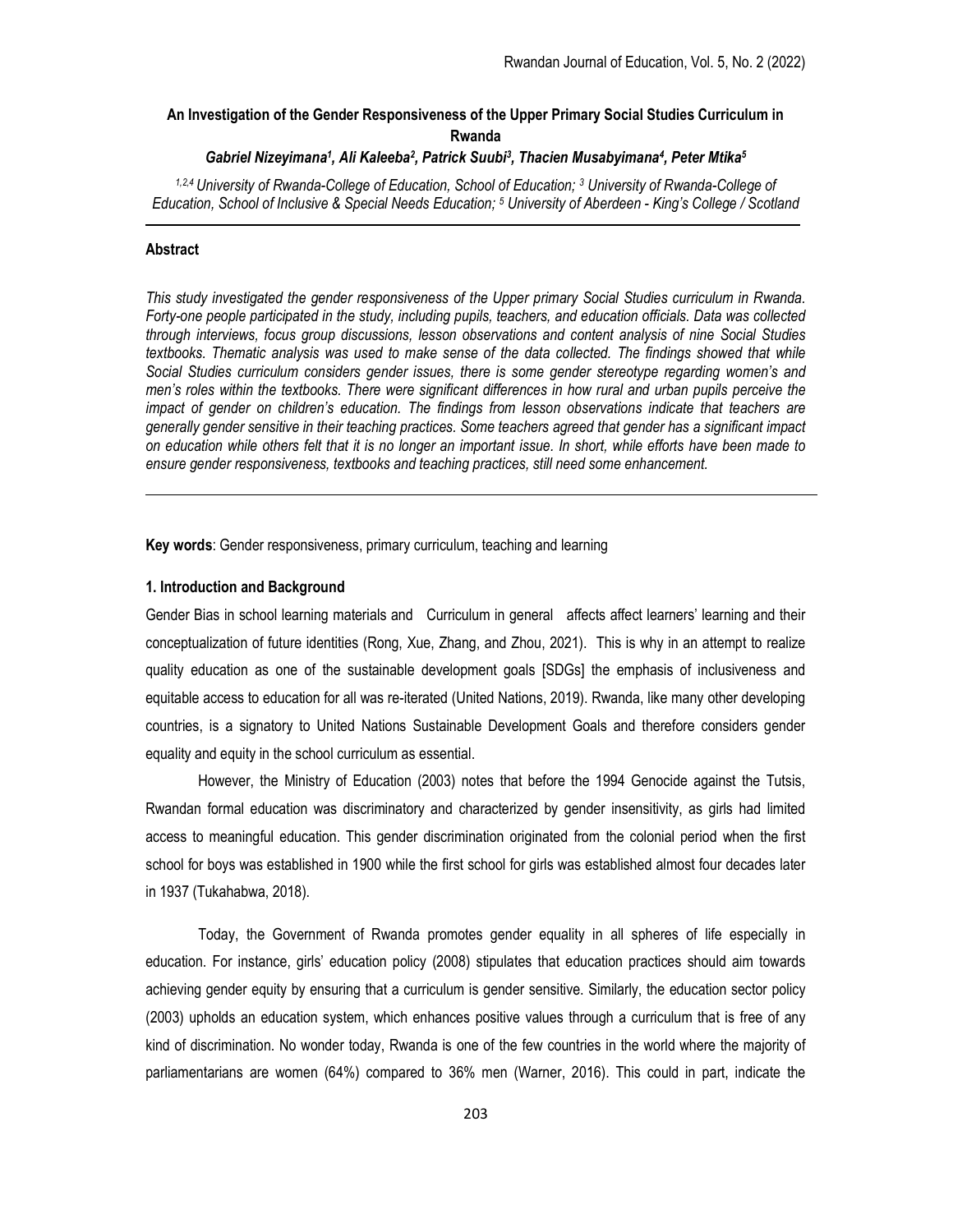government's commitment to "achieving gender equality, empowerment of women and promotion of the rights of women" (Abbott & Malunda, 2016, p. 561).

Many African countries' social studies curricula pay attention to gender aspects on the ground that, it enables both boys and girls develop their own identities and understand the identities of others (Tupper, 2002). Nevertheless, the teaching methodology used still has many gaps in gender balance and this can easily perpetuate inequality. If such gaps are not addressed, social studies education structure might support a hierarchical framework that privileges one sex over another.

 Regardless of the relentless efforts to promote gender equality worldwide over the last several decades, gender inequality is still an issue of concern and there should be efforts to systematically investigate and address gender gaps (Hurren 2002). However, there is insufficient data regarding the extent to which the Rwanda primary school curriculum and its delivery currently meet the government's education policy objectives of gender equality. This study explored the extent to which the upper primary social studies curriculum is gender responsive and how its implementation responds to gender issues with the view to enhancing gender equality and equity as learners' develop their ideas and beliefs about gender identity (Thornton, 1994).

# 3. Literature Review

### 3.1 Gender and the School Curriculum

Gender refers to the socially constructed roles and responsibilities that are deemed appropriate for men and women, boys and girls (UNGEI, 2012). Gender responsiveness is essentially about identifying gender issues; considerations and taking action to address them to ensure gender equality and equity (Mlama et al., 2005). In a school context, gender equity means being fair to boys and girls in terms of their respective learning needs (UNESCO, 2009) while gender equality entails providing equal opportunities to both boys and girls so that each may realize their potential (UNGEI, 2012).

 Steck and Perry (2017) argued that, "the school curriculum serves as a powerful cultural mechanism through which dominant interests, values, and acceptable ways of behaving are communicated and reinforced". (p. 327). Every society and culture has gender beliefs and gender stereotypes reflected and portrayed in various sectors of society including the school curriculum. Gender beliefs and gender stereotypes change over time. When learners enter the school environment, the images of male and female in books influence their concepts and understandings of gender and consequently affect their own self-image, behaviour, aspirations and expectations (Mirza, 2006). Exposure to these images shapes their gender identity.

Longwe (1998) argued that schools are institutions founded on a dominant male culture and they can perpetuate societal gender inequalities through power relations within schools, pedagogy and portrayal of male and female roles in textbook and learning materials as well as the hidden curriculum (the implicit values, behaviours, and norms). In the same way, it has been found that even when taking the same courses, boys and girls experience differential worlds in the same classroom. Teachers' differentiated enactment of the curriculum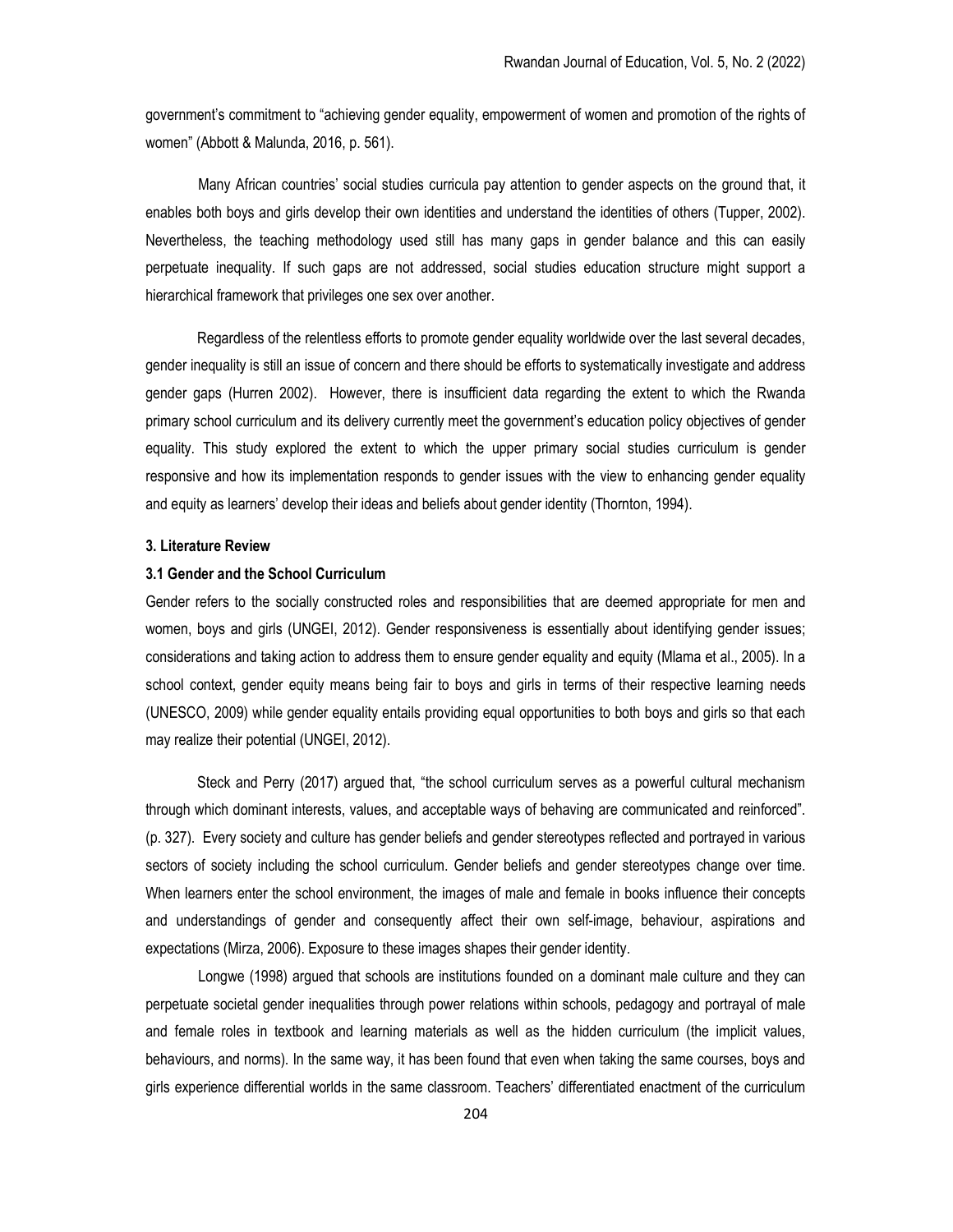as well as their behaviour and attitudes towards male and female learners may have an effect on school inequalities (Mutekwe et al., 2013).

The school environment and curriculum, in particular, play an important role in children's development of gender identity and gender-typed behaviours. Children develop gender identity in school as a result of interactions with their immediate social environment through the hidden and formal curriculum in and out of classroom (Crawford & Unger, 2004). The school curriculum may strengthen gender inequalities by indirectly perpetuating traditional gender stereotypes and/or by ignoring the diversity of learning needs of girls and boys. In contrast, the school curriculum may also promote gender equality by mainstreaming gender equality and modelling a gender equality and equity school environment.

Mama (2003) noted that gender in school plays an important role in shaping male and female behaviour to conform to the prescribed gender roles politically, culturally, and socially. This behaviour may result in gendering the choice of careers with boys overrepresented in sciences while women may concentrate in social and arts fields. An example from Zimbabwe is that home economics is most often pursued by girls while agricultural technology is most often pursued by boys (Mutekwe & Modiba, 2012). World Bank (2012) reported that these gender differences, perpetuated and reinforced through schooling, have significant consequences particularly for girls' future employment and earnings.

In contrast, the school curriculum can promote positive messages about gender equality and human rights (CIDA, 2010). Tantengco (2014) argued that the school curriculum can be a vehicle for engaging boys and girls to understand gender issues and practices not only within the school context but also within their social context. Therefore, a gender responsive curriculum is instrumental in providing a basis for understanding the specific needs and welfare of males and females, identifying gender biases, sharing information and forming a network of contemporaries with a strong commitment to advancing gender equality and equity (Tantengco, 2014).

Similarly, Eurydice (2010) contends that "mainstreaming gender into the school curriculum is not limited to being mindful of gender issues in textbooks; it also entails addressing gender inequality in the curriculum (p.57). To ensure that the school curriculum is gender responsive, curriculum developers must address gender concerns at the earliest stages of curriculum development (Tantengco, 2014). Thus, curriculum conception, design and development, implementation, and evaluation should take into account gender issues and consideration. This suggests that gender bias can be significantly reduced if not eliminated in the learning environment and instructional processes.

# 3.2 Gender within Teaching and Learning Materials

The way gender concepts are presented in school textbooks reflects societal perceptions and this influences pupils to understand gender roles in their society. Pupils' perceptions are biased by the way gender issues are presented in the textbooks (Dhamo, et al., 2005). In school, gender roles are constructed during curriculum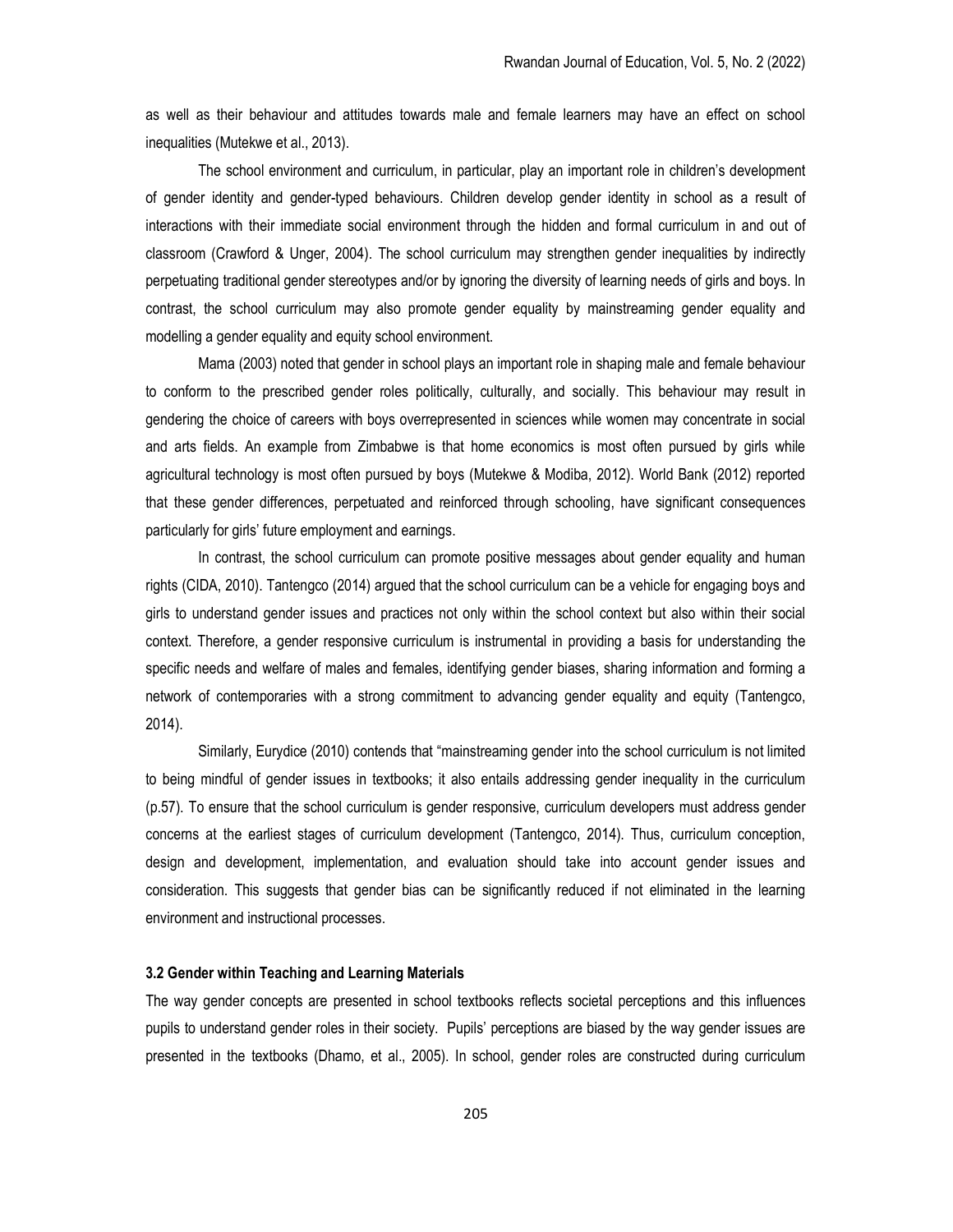development through the illustrations of males and females in textbooks that are used by learners as well as the teaching methodologies used by teachers over a long period of time (Dhamo et al., 2005).

According to Stromquist, Lee, and Brock-Utne (1998), textbooks and curricula content have a lasting influence in students' memories, as phrases and stories heard, read, and written about women and men as well as girls and boys affect their perceptions about gender by determining the position of men and women, boys and girls. Similarly, Thun (2001) asserts that textbooks do not only represent the real world, but also act as a link between the school, parents, and students. Textbooks contain the knowledge and skills, which strongly influence children's view of life by reproducing gender stereotypes in society as Steck and Perry (2017).

Within the instructional space, the textbooks adopted, materials used, homework assigned, and classroom topics discussed inculcate, validate, and reinforce through unspoken but powerful rules and routines heterosexual values and norms that influence student explicit (formal, codified information) and tacit (experiential) knowledge and meaning making about the past, present, and future (p. 328).

Mburu and Nyagah (2012) noted that textbooks describe women mostly in terms of their care-giving role as housewives and/or babysitters, as they do household chores like washing, cooking or looking for firewood. In textbooks, occupations related to "soft jobs" are ascribed to female characters while males are mostly portrayed doing "hard jobs". This tells the textbook readers (who are pupils) that the latter positions are for men and that women are supposed to do mostly nurturing occupations such as primary teaching and nursing.

Thus, girls need female role models in textbooks to positively impact on their self-image, aspirations, and motivation. Leu (2005) posits that gender roles, beliefs, and actions that discriminate against girls are often reflected in teaching materials and that when girls see themselves represented as being passive and boys as being active, girls may presume that they should be passive while boys may act in aggressive and competitive ways.

In terms of gender and pedagogical approaches, research shows that teachers are influential in propagating gender role beliefs and stereotypes that result in gender polarisation of social roles for boys and girls, men and women in society (Mutekwe et al., 2013). From a pedagogical point of view, gender-responsive teaching entails identifying/recognizing the different needs of girls and boys and taking actions to address those differences to advance gender equality and equity in the classroom. In fact, gender responsive teaching takes into account the specific needs of boys and girls in the academic, social and physical environment aspects like teaching methodologies, teaching and learning materials, classroom interaction, and management of academic processes (Mlama, et al., 2005). It is against this background that this study investigates the extent to which the upper primary school social studies (SST) curriculum in Rwanda is gender responsive.

## 4. Methodology

The specific subject of this study was the Rwanda's upper primary school pupils. This study used mainly qualitative approaches. Qualitative approach was employed in order to deeply understand respondents' views, opinions and experiences gender responsiveness in both curricula and its delivery. The purpose of this study is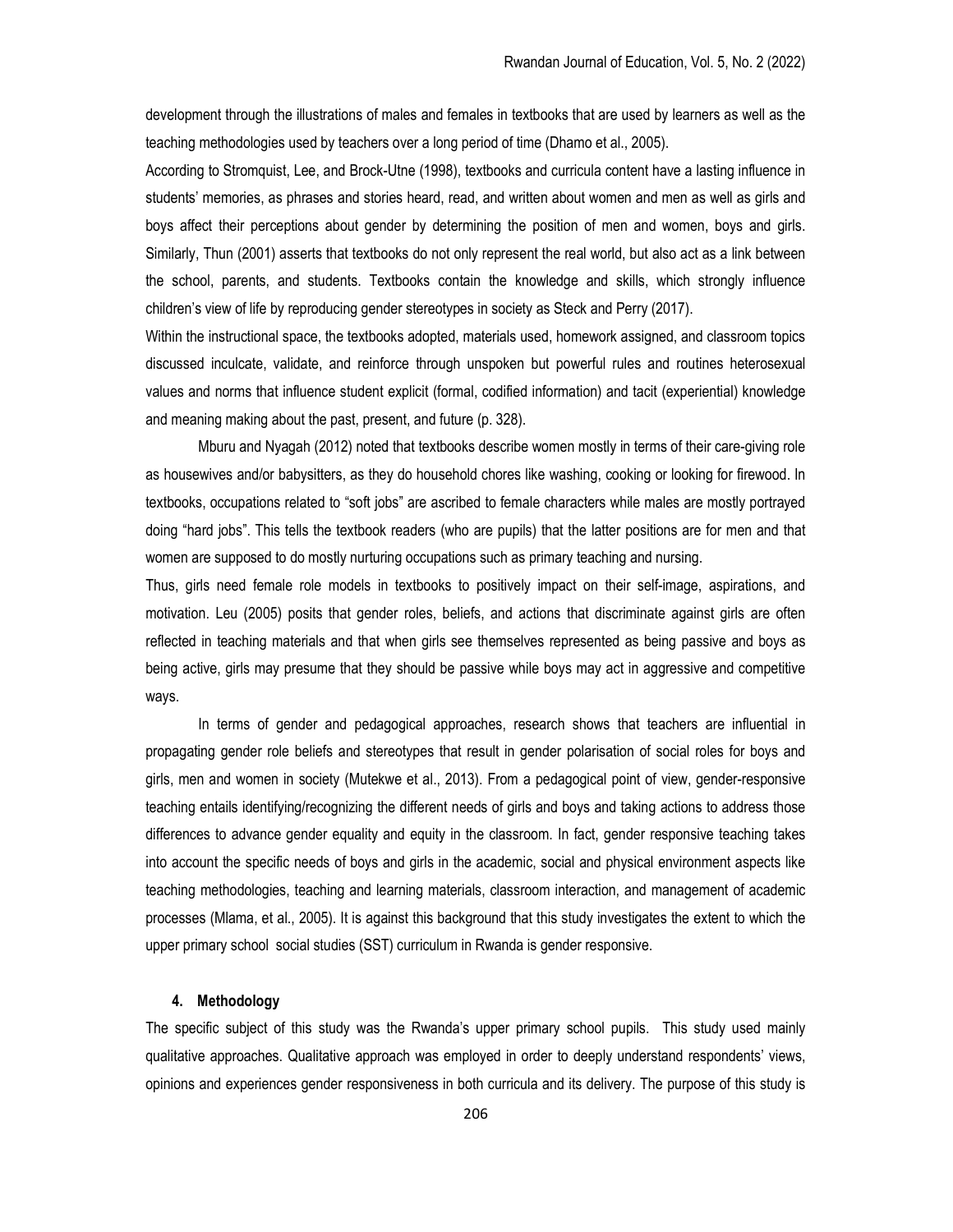to investigate the gender responsiveness of Rwanda's upper primary school Social Studies curriculum and its delivery (Primary 4, 5 and 6).

 Upper primary (when pupils are 10 – 12 years old) was chosen because at this age children develop their understandings of social construction of gender much clearer (Leinbach, Hort, & Fagot, 1997). At this age (upper primary school), children develop gender schema that are much broader than simple play preferences (Leinbach, Hort, & Fagot, 1997). More so, at this age pupils are getting ready to join secondary education where girls and boys are adolescents ready to develop their notions of the differentiated gender roles in the society.

This study targeted three categories of participants for information triangulation purposes (Creswell, 2008):The study used purposive and simple random sampling techniques ensuring gender balance in participants. Purposive sampling was used to select teachers and Rwanda Education Board (REB) officials while simple random sampling was used to choose pupils. Participants included upper primary pupils and social studies teachers as well as REB officials in charge of curriculum development and implementation. Table 1 below shows the distribution of the sample of participants.

| <b>Category of Participants</b>            | Female | Male | Total |
|--------------------------------------------|--------|------|-------|
| Upper Primary Pupils (primary 4, 5, and 6) | 12     | 12   | 24    |
| Teachers of Social Studies                 | 3      | 5    | 8     |
| Rwanda Education Board officials           | 2      | 5    |       |
| Total                                      | 17     | 22   | 39    |

Table 1: Participants of the Study by category and sex

Teachers and pupils were selected for this study from four randomly selected schools: Two schools from urban areas (one public and one private) and two from rural areas (one public and one private). The geographical locations of the schools were considered in order to examine the extent to which the school setting – urban or rural – and its status – public or private – had an impact on the way gender is mainstreamed in the teaching and learning process. The two urban schools were chosen from Kigali City and the two rural schools were chosen from the Southern and Northern Provinces. At each school, two Social Studies teachers (one male and one female) were chosen to participant, as were two pupils (one female and one male) from three class levels (primary four, primary five, and primary six).

This study used semi-structured questions for in-depth interviews, focus group, classroom observations, and content analysis of social studies textbooks and curricula to collect and analyze data. Interviews were conducted with key informants in the sampled schools and Rwanda Education Board officials. Since pupil participants were minors, the researchers received informed consent from each of the adult participants and from the parents/guardians or local authorities. The participants' anonymity was also respected.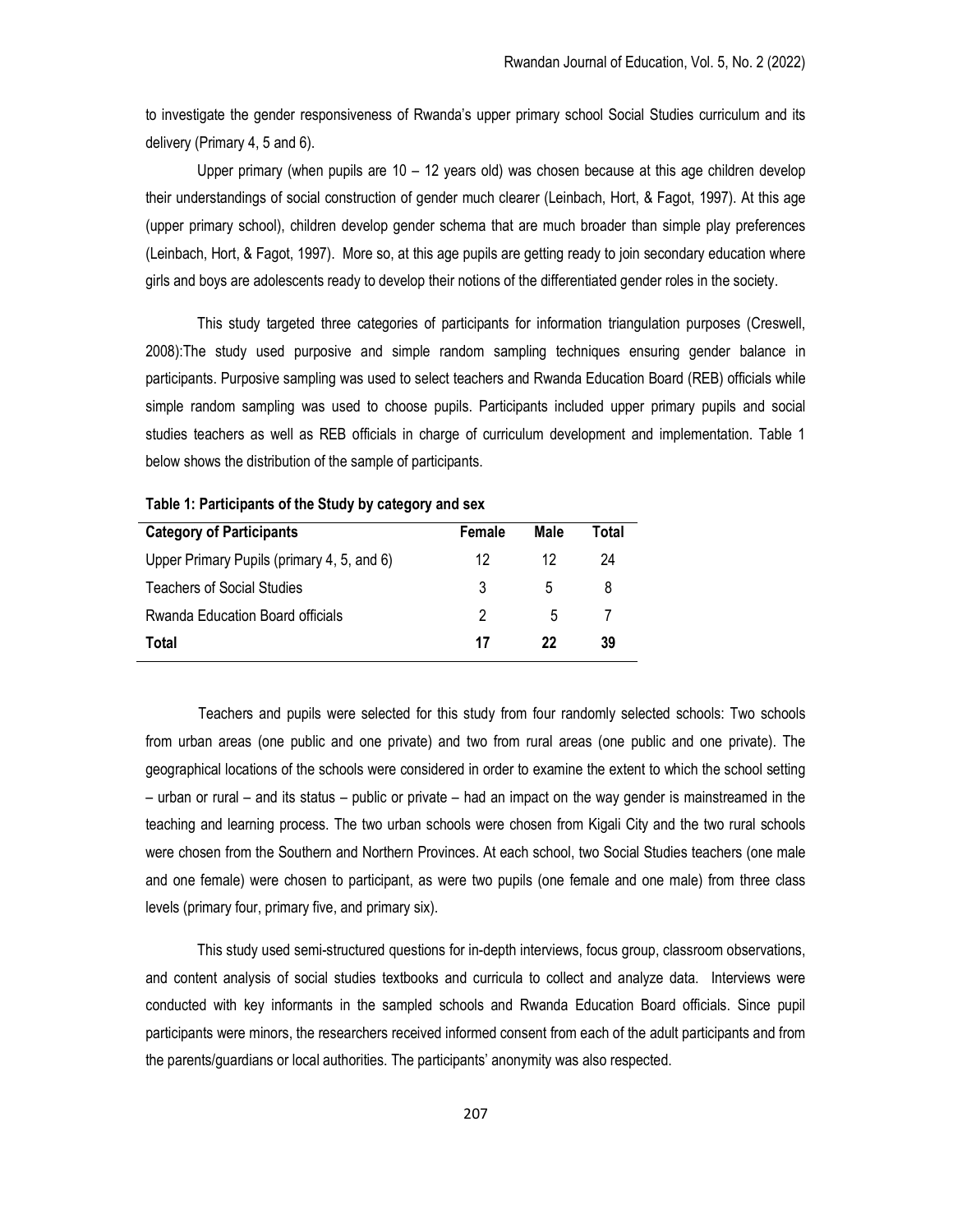## 5. Results and Discussion

Results are categorized into the following thematic areas: curriculum content, curriculum delivery and assessment, gender in textbooks and gender awareness. The analysis of these results were linked to what literature and other studies stipulate.

#### Curriculum content

The assessment of the upper primary SST curriculum is divided into two sections. Section A and Section B. Section A contains general introductory materials including the national context within which the curriculum is taught and learnt, the meaning and importance of SST, general objectives of SST, methodology and teaching aids, and suggestions for assessing and evaluating pupils' learning outcomes. Section B contains the content to be taught and is subdivided into units, topics, objectives, and content.

The assessment indicates that, the upper primary SST curriculum objectives are responsive to gender. One of the objectives of the SST curriculum that precisely talks about gender responsiveness stipulates that: 'With examples, explain the importance of gender equality and complementarity among boys and girls. More so, gender equality and a demand for increased attention to gender in the curriculum is emphasized in life skills, which is part of the SST curriculum.

Topics with a clear gender focus include Gender in our District and "Gender in our Province" and are included' across all the upper primary SST curricula. There are also other gender related topics such as "Things everyone can do to maintain peace in the District", "Factors of disharmony in the District", "Equality among people in our Province", and "Democracy in our District" have gender issues implicitly integrated in the content.

By assessing and analyzing the use of language in curriculum, it was evident that, throughout the introduction to the curriculum (Section A), third person pronouns such as him and her as well as her and his are used. Sometimes the male pronoun comes first while in other cases the female pronoun comes first. Seldom does a female or male pronoun appear alone. Table 2 below shows the frequency of third person pronouns in the primary 4 - 6 SST curriculum.

| Pronoun         | Frequency      |                          | <b>Total</b>             |    |
|-----------------|----------------|--------------------------|--------------------------|----|
|                 | <b>P4</b>      | P <sub>5</sub>           | P <sub>6</sub>           |    |
| He/she          | $\blacksquare$ |                          |                          | 2  |
| She/he          | $\blacksquare$ | $\overline{\phantom{0}}$ | 1                        |    |
| Him/her         | $\blacksquare$ | $\blacksquare$           | 1                        |    |
| Himself/herself | 2              | 2                        | $\overline{\phantom{0}}$ | 4  |
| Her/his         | 14             | 13                       | 3                        | 30 |

#### Table 2: Frequency of third person pronouns in the primary 4-6 SST curriculum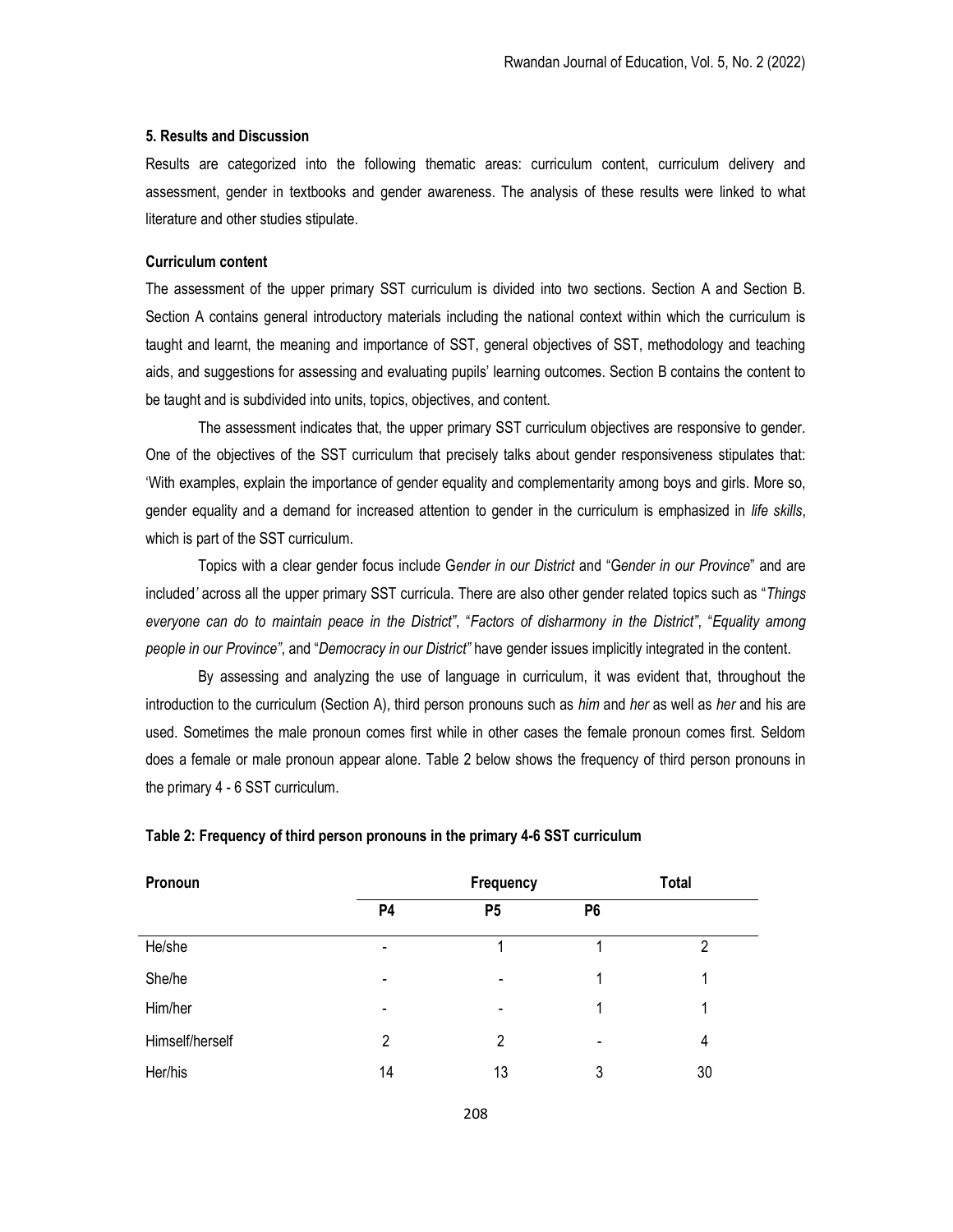Rwandan Journal of Education, Vol. 5, No. 2 (2022)

| His/her      | 29             | 31     | J    | 63  |
|--------------|----------------|--------|------|-----|
| Her          | $\blacksquare$ |        | $\,$ | ັບ  |
| She          | $\blacksquare$ | $\sim$ |      |     |
| <b>Total</b> | 45             | 50     | 11   | 106 |

It is evident therefore that male and female pronouns mostly occur together in all the three upper primary SST curricula. Cases where the female pronouns her and she occur once are minimal. This generally implies that the curriculum respects gender responsiveness. However, the pronouns his/her occur more than twice as often as the pronouns *her/his* indicating that greater effort is needed to ensure one sex is not favoured over the other in terms of language used.

### Curriculum delivery and assessment

According to Mutekwe et al (2013), teaching methodologies influence gender polarization. Unfortunately, after assessing and analysing Rwanda's SST curriculum, it was found that, its delivery or teaching methods do not have an obvious gender element that is responsive to gender. Rwanda's SST curriculum suggests several teaching methods including explanation, discussion, guided discovery, storytelling, problem solving, and cooperative learning, among others.

However, during lesson observations, teachers did not demonstrate any delivery mode or teaching methodology responsive enough to gender issues. Gender considerations were not evident in teacher-pupil interaction. Teachers did not appear to consider gender when putting pupils into groups of work. As a result, some groups could be made up of only boys or only girls depending on the sex of pupils seated in neighbouring desks. On the contrary and as per the best practice, teaching methodologies must be explicitly highlighting key gender approaches in teaching especially in mixed schools. Explicit delivery and teaching methodologies in any curriculum helps teachers who may be gender blind or who do not recognize how male are commonly favoured over female based on widely held societal beliefs.

However, in terms of pupil participation during all the lesson observations, girls were significantly more active in classroom activities compared to boys. Girls were more eager to participate in class activities. Girls more often than raised their hands to answer questions than boys did. Comparatively, teachers assigned leadership roles for group work activities to girls more than boys. This is evidence that, teachers are not gender sensitive. Teachers should encourage both girls and boys to participate actively in learning activities rather than concentrating on one sex. Some teachers in this study demonstrated weak understanding of how gender can be incorporated into assessment and teaching. For instance, a male P.5 teacher remarked: "You cannot plan to ask questions to an equal number of boys and girls. What is important is to ensure that learners follow and understand the lesson".

Generally, this study found that, the teaching methodologies teachers use in Rwandan's upper primary school is neutral in terms of gender responsiveness. No teacher appeared deliberately discriminating against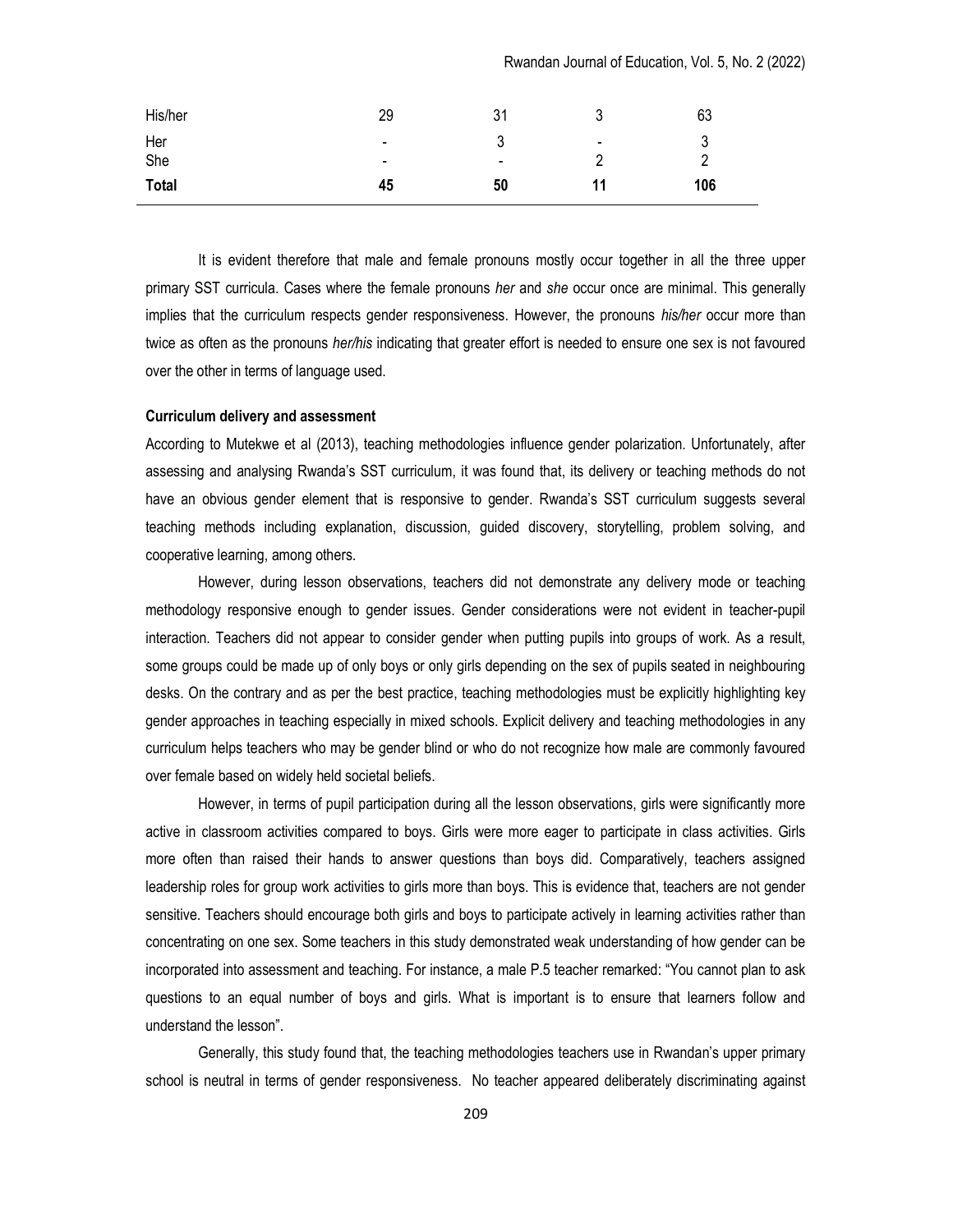either boys or girls during the lesson observations. In some cases, teachers could not use a pupil's name when the pupil is called to answer a question. It was also observed that when the teachers ask questions in class, both boys and girls raise their hands to eager to respond to the question. Likewise, during lessons, both boys and girls ask questions to their teachers. There was no clear and observable evidence suggesting that teachers are guided by any gender considerations when choosing pupils to ask or answer questions in class.

#### Gender responsiveness in textbooks and Teachers' Perception

A sample of nine commonly used textbooks in Rwanda's upper primary school were selected for analysis. In all the nine textbooks analysed, males were portrayed in more differentiated and varied roles than females. Roles associated with male images included positions of leadership, and occupations such as physician, banker, security personnel as well as men doing labour intensive work such as oil drilling, farming using modern technology, looking after animals, and fishing, among others.

 In contrast, female images were mainly depicted in domestic, service oriented and household roles such as caring for children, weeding, and harvesting, fetching water, selling groceries, making handcrafts and nursing. In nutshell, males were seen to dominate in well-paid jobs whereas females were mainly associated with domestic work as well as less paying jobs. Mburu and Nyagah (2012) argue that gender stereotypes are characteristic of patriarchal society where men tend to overshadow women in public life.

Some SST teachers, particularly those teaching primary 5 and 6, noted that the history content demonstrates gender stereotype. For example, on the topics regarding the *pre-colonial* and colonial periods, males were predominantly depicted as leaders while females were mostly engaged in household chores and agricultural activities.

In an attempt to be gender sensitive, teachers reported that, when they are teaching topics in history with such gender stereotypes, they explain to learners that such gender stereotypes are of the past and that nowadays things have changed. For example, when teaching "Gender in our District", teachers make it clear to pupils that all men and women have equal opportunities of doing business and getting jobs and that all boys and girls have equal opportunities to go to school.

This study has revealed, largely, that Rwanda's upper primary textbooks enforce gender stereotypes. Majority of the textbooks do not acknowledge the contributions of women towards national development in Rwandan society. Yet, Rwanda's Parliament leads the world with the highest percentage of women that is 64% women against 36% of men (Warner, 2016).

As Lloyd (2005) puts it, the message and image that textbooks convey pertaining gender roles of men and women can mislead children because children take all the information they read in textbooks as truthful. From textbooks, children learn the gender identity as well as particular behaviors related to their sex, which strongly influence their view of life and gender socialization (Thun, 2001).

All the nine textbooks assessed and analyzed depict women expressing affection or kind-heartedness while men were aggressive and, in some cases, drunk. Pupils have to be protected from gender stereotypes to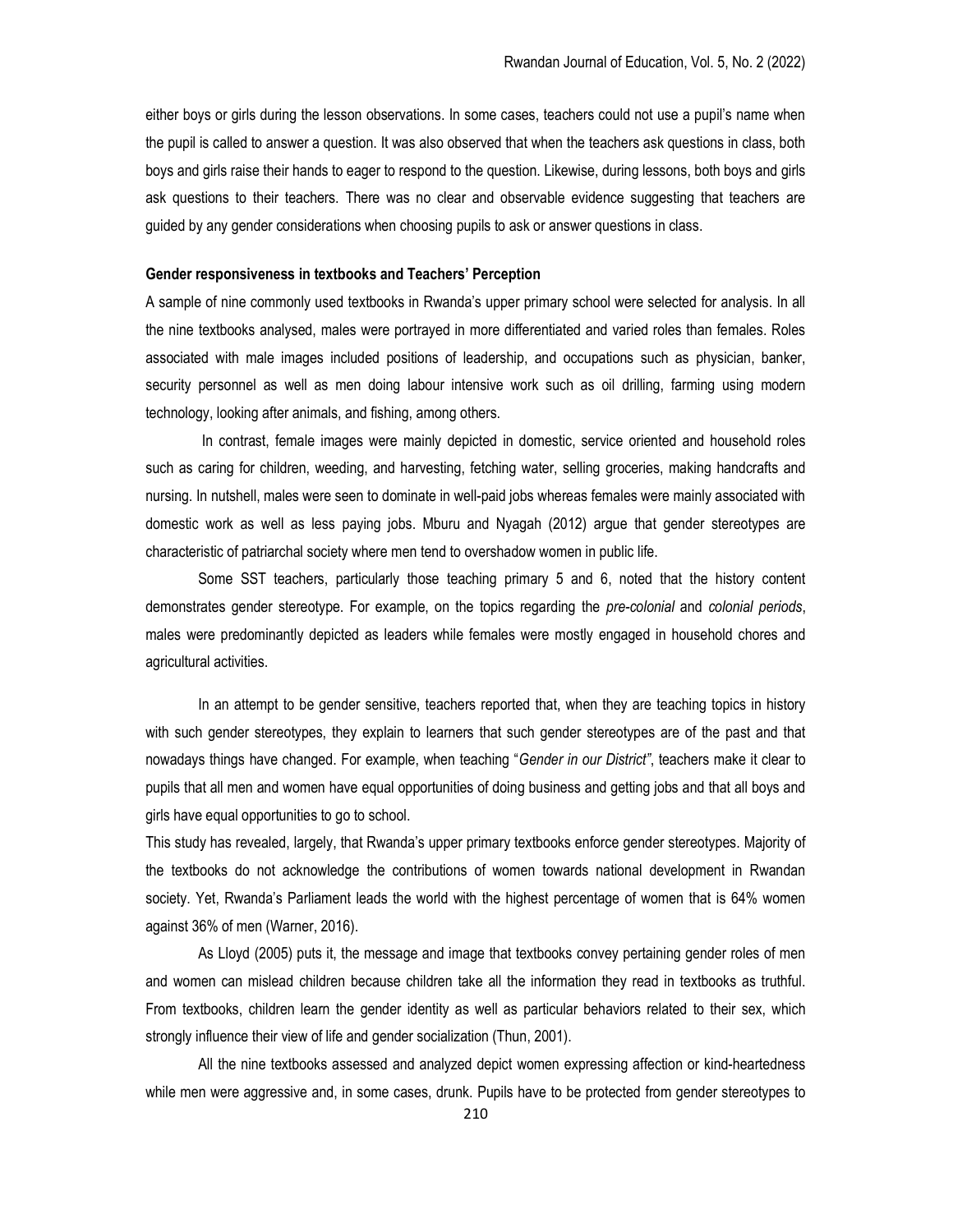enable them to have a better future free of gender biases by eliminating gender role stereotyping in school textbooks. While both boys and girls can be negatively affected by gender stereotyping images in textbooks, girls are more affected especially in terms of building self-esteem as well as choosing careers (Cornbleth, 1984; Perry & Bussey, 1979).

Rwanda's upper primary textbooks actuality contradicts the government of Rwanda efforts for gender balance. The present situation in Rwanda with regard to gender roles, gender equality, and participation of women in socio-economic development is far different from what the SST textbooks illustrate. In Rwandan today there are many women in the private sector competing with men in different businesses and, in some cases, they outnumber men. Likewise, a considerable number of women serve as senators, parliamentarians, ministers, directors, doctors, vice-mayors, and executive secretaries at provincial, district, sector and cell levels.

However, regardless of gender being a criterion for textbook development, it was found that the upper primary SST textbooks are still very far from being gender responsive. This implies that the current mechanisms to ensure the production of textbooks that are free from gender stereotyping are inadequate. It is a known fact that the promotion of gender equality is an important factor for meaningful development of the country to take place, but a lack of gender awareness coupled with the existence of patriarchal ideologies continues to militate against efforts made to ensure that the schooling process is gender responsive.

#### Pupils' Knowledge of gender

Interviews with pupils revealed that majority of the pupils had heard about gender issues. However, their understanding of gender varies from an urban pupil to a rural area. For instance, a P.5 boy from a rural school stated that, gender is about "birth control" whilst a P.4 girl from Kigali city school stated that, 'gender refers to the way Rwandan society defines men or women's roles'.

This is exactly all about the socially constructed characteristics of women and men. There were also differences in how rural and urban children understand the impact of gender in their lives. Pupils from rural schools reported no impact while those from urban schools were able to highlight the negative impact of gender insensitivity has in their lives.

One of the P.6 girls interviewed in an urban school pointed out that, 'some subjects such as Mathematics and Science are believed to be for boys while arts are for girls. When girls fail mathematics, some teachers think it is normal because mathematics is for boys. This kind of stereotype can discourage children to put more effort study science Mathematics.

# 6.Conclusion

This study found that Rwandan upper primary social studies curriculum tries to address issues related to gender. The curriculum content includes some topics on the study of gender issues. However, gender implications are not well articulated in the content. Teaching methodologies used to deliver the social studies content were found neutral in terms of gender responsiveness.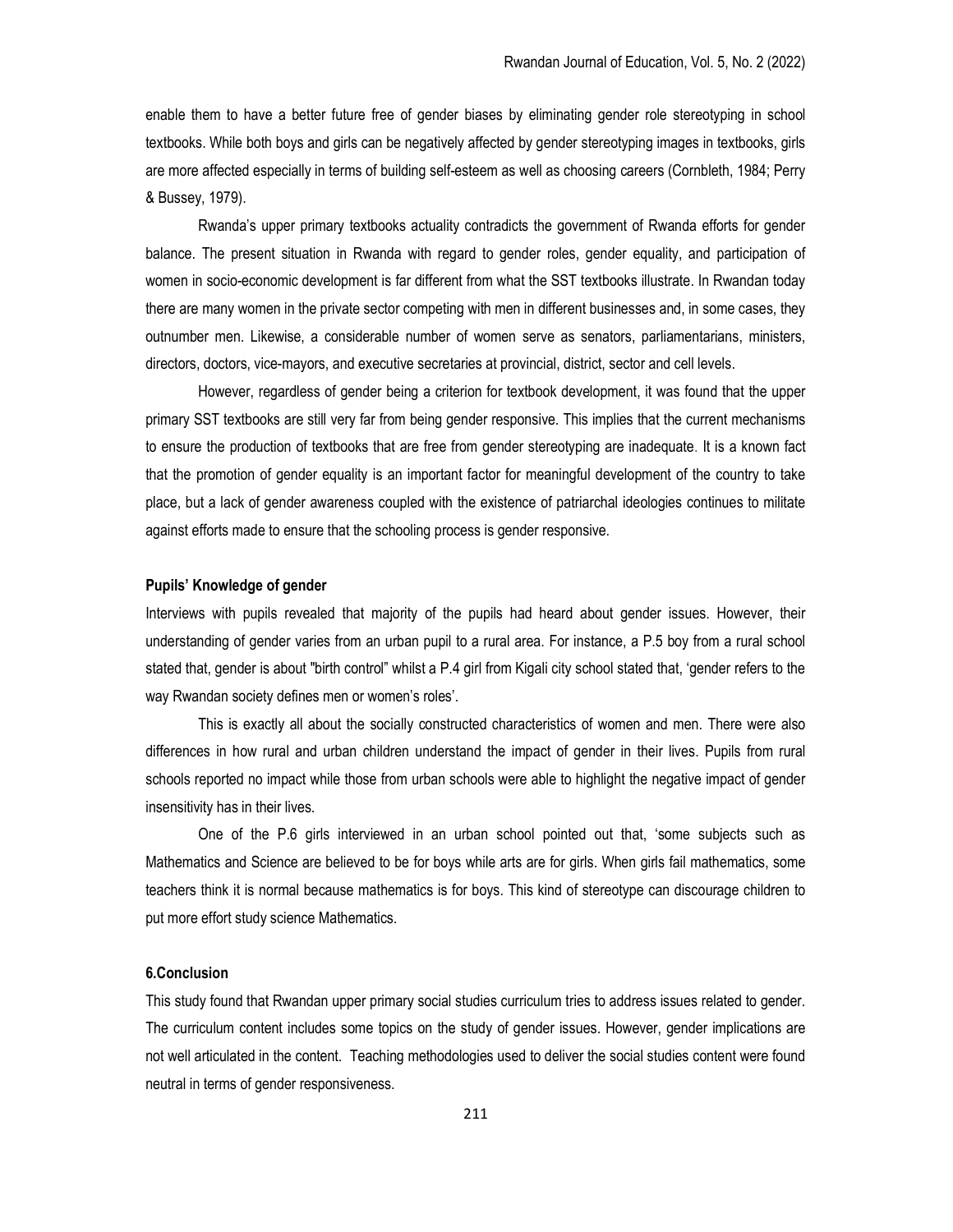Despite of the efforts to eliminate gender-stereotyping, textbooks for social studies textbooks is very weak. There is serious gender stereotyping in textbooks. There is still a gap between the gender education policy's intentions and actual practices within textbooks and delivery mode. Although gender parity in education has been achieved in terms of access to education and other areas, there is still a need to address gender inequality in textbooks, and as Mlama, et al. (2005) says, teachers should be able to develop and utilize genderresponsive teaching and learning methodologies. It is in these regards that ths article recommends that teacher training institutions and prospective teachers should be trained on how to identify and effectively address gender issues in classroom teaching, and that in all school textbooks, males and females should be depicted equitably in different and varied roles, responsibilities, and activities.

#### References

- Abbott, P. & Malunda, D. (2016). The Promise And The Reality: Women's Rights in Rwanda. African Journal of International and Comparative Law 24.4 (2016), 561–581.
- Bryman, A. (2004). Social research methods (Second edition). Oxford: Oxford University Press.
- CIDA. (2010). Education and Gender Equality Tipsheets. Quebec: Canadian International Development Agency.
- Cohen, L., Manion, L., & Morrison, K. (2007). Research methods in education. London: Routledge.
- Cornbleth, C. (1984). Beyond Hidden Curriculum. Journal of Curriculum Studies, 16(1), 29- 36.
- Crawford, M., & Unger, R. (2004). Women and Gender: A feminist psychology, (Fourth edition). New York: McGraw Hill Companies, Inc.
- Creswell, W. J. (2008). Educational Research, Planning, Conducting, and Evaluating Quantitative and Qualitative Research, (Third edition). New Jersey: Pearson Education, Inc.
- Dhamo, M., Sinani, M., Gjermeni, E., Sulstarova, A., Sinani, J., & Dauti, M. (2005). Gender Analysis of the Elementary School Textbooks. Retrieved from http://www.women-center.tirana.al, on May 22, 2018.
- Eurydice (2010). Gender Differences in Educational Outcomes: Study on the Measures Taken and the Current Situation in Europe. Brussels: European Commission Education, Audiovisual and Culture Executive Agency.
- Hurren, W. (2002). Gender issues within the discursive spaces of social studies education. Canadian Social Studies. Retrieved from http://www.edu.ualberta.ca, on June 18, 2019.
- Kereszty, O. (2009). Gender in Textbooks. Practice and Theory in Systems of Education, 4(2), 1-7.
- Lee, J. F. K. (2011). Gender representation: An exploration of standardized evaluation methods [book review]. Sex Roles, 64, 148 – 150.
- Lee, J. F. K., & Collins, P. (2008). Gender voices in Hong Kong English Textbooks –some past and current practices. Sex Roles, 59, 127-137.
- Leinbach, M. D., Hort, B. E., & Fagot, B. I. (1997). Bears for boys: Metaphorical association in young children's gender stereotypes. Cognitive Development, 12(1), 107 – 130.
- Leu, E. (2005). The Role of Teachers, Schools and Communities in Quality Education: A Review of the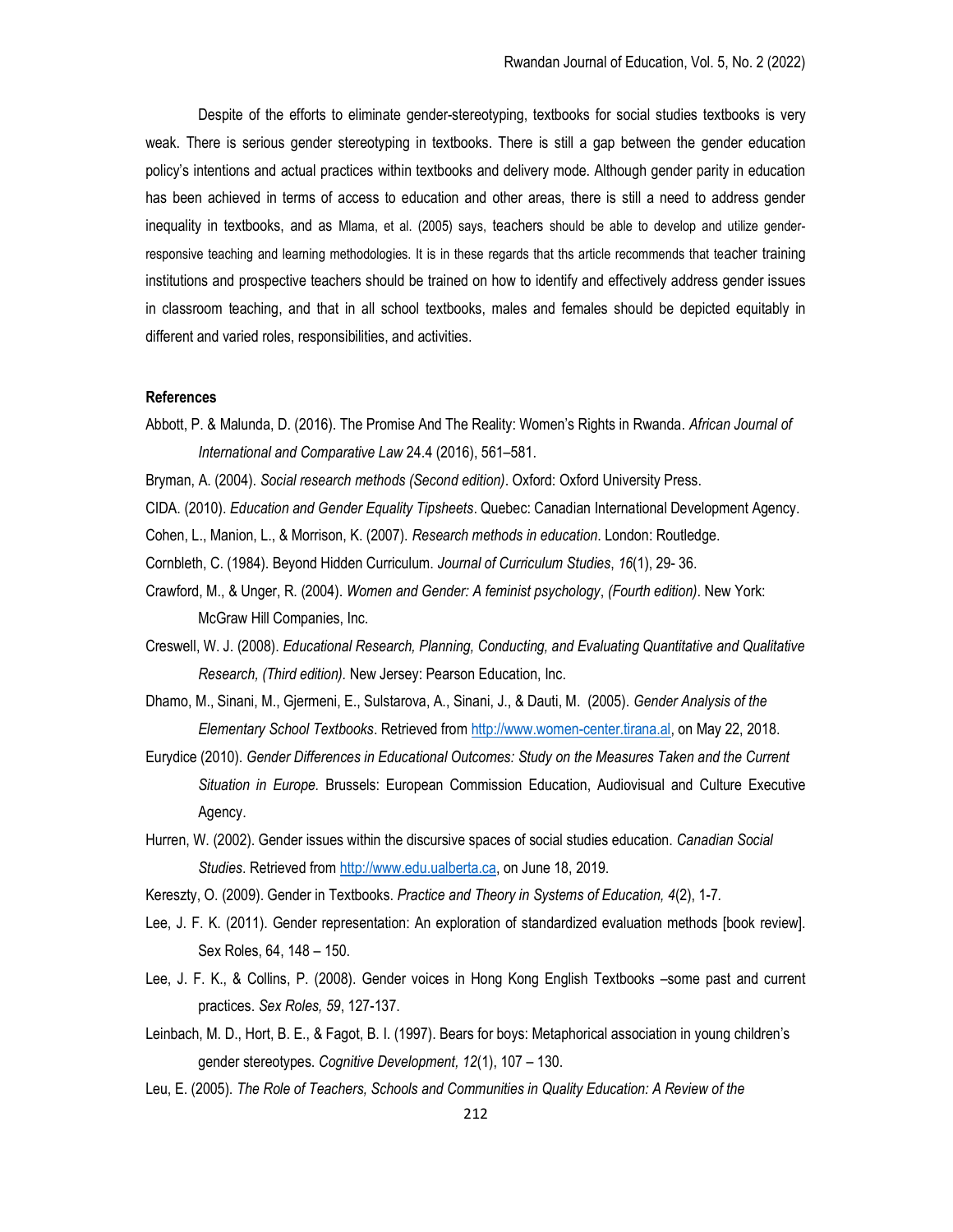Literature. Washington, DC: Global Education Center, Academy for Educational Development.

- Lloyd, C. B. (Ed.). (2005). Growing up global: The changing transition to adulthood in developing countries. Washington, D.C: The National Academies Press.
- Levtov, R. (2014). Addressing Gender Inequalities in Curriculum and Education: Review of Literature and Promising Practices to Inform Education Reform Initiatives in Thailand. Women's Voice and Agency Research Series 2014 No.9
- Longwe, S.H. (1998). 'Education for Women's Empowerment or Schooling for Women's Subordination'. Gender and Development, 6(2), 19–26.
- Mburu, D. N & Nyagah, G. (2012). Effects of Gender Role Portrayal in Textbooks in Kenyan Primary Schools, On Pupils Academic Aspirations. Problems of Education in the 21<sup>st</sup> Century Volume, 47, 107-108.

Ministry of Education (2003). Education Sector Policy.

Ministry of Education (2008). Girls' Education Policy.

Mirza, M. (2006). Gender Analysis of School Curriculum and Text Books. UNESCO : Islamabad.

- Mlama, P., Dioum, M., Makoye, H., Murage, L., Wagah, M., & Washika, R., (2005). Gender Responsive Pedagogy. A Teacher's Handbook. Nairobi: Forum for African Women Educationalists (FAWE).
- Mukundan, J. & Nimehchisalem, V. (2008). Gender representation in Malaysian Secondary School English Language Textbooks. Indonesian Journal of English Language Teaching, 4 (2), 155 - 173.
- Mustedanagic, A. (2010). Gender in English Language and EFL Textbooks. A term paper submitted to Halmstad University. Hogskola.
- Mutekwe, E., & Modiba, M. (2012). Girls' career choices as a product of a gendered school curriculum: the Zimbabwean example. South African Journal of Education, 32(3), 279-292.
- Mutekwe, E., Maphosa, C., Machingambi, S., Amasa, P., Ndofirepi, A., & Newman Wadesango, N. (2013). Exploring the Teachers' Role in the Social Construction of Gender through the Hidden Culture Curriculum and Pedagogy: A Case of Zimbabwe. Journal of Social Sciences, 37(3), 307-318.
- Nasser, R. & Sahar, N. (2012). The Effect of Gender on the Patterns of Classroom Interaction. Education, 2(3), 30-36.
- Perry, D. G., & Bussey, K. (1979). The social learning theory of sex differences: Imitation is alive and well. Journal of Personality and Social Psychology, 37(10), 1699–1712.
- Powlishta, K. K., Sen, M. G., Serbin, L. A., Poulin-Dubois, D., & Eichstedt, J. A. (2001). From infancy through middle childhood: The role of cognitive and social factors in becoming gendered. In R. K. Unger (Ed.), Handbook of the psychology of Women and Gender (pp.116-132). NY: Wiley.

Rong, J., Xue, G., Zhang, M., and Zhou, M. (2021). Gender Bias in the Curriculum: A Reflection from the English Textbook. Advances in Social Science, Education and Humanities Research, volume 571. Proceedings of the

2021 5th International Seminar on Education, Management and Social Sciences (ISEMSS 2021)

Accessed at http://creativecommons.org/licenses/by-nc/4.0/

Rwanda Education Board (REB) (n.d.). Textbook Production Guide. Kigali: REB